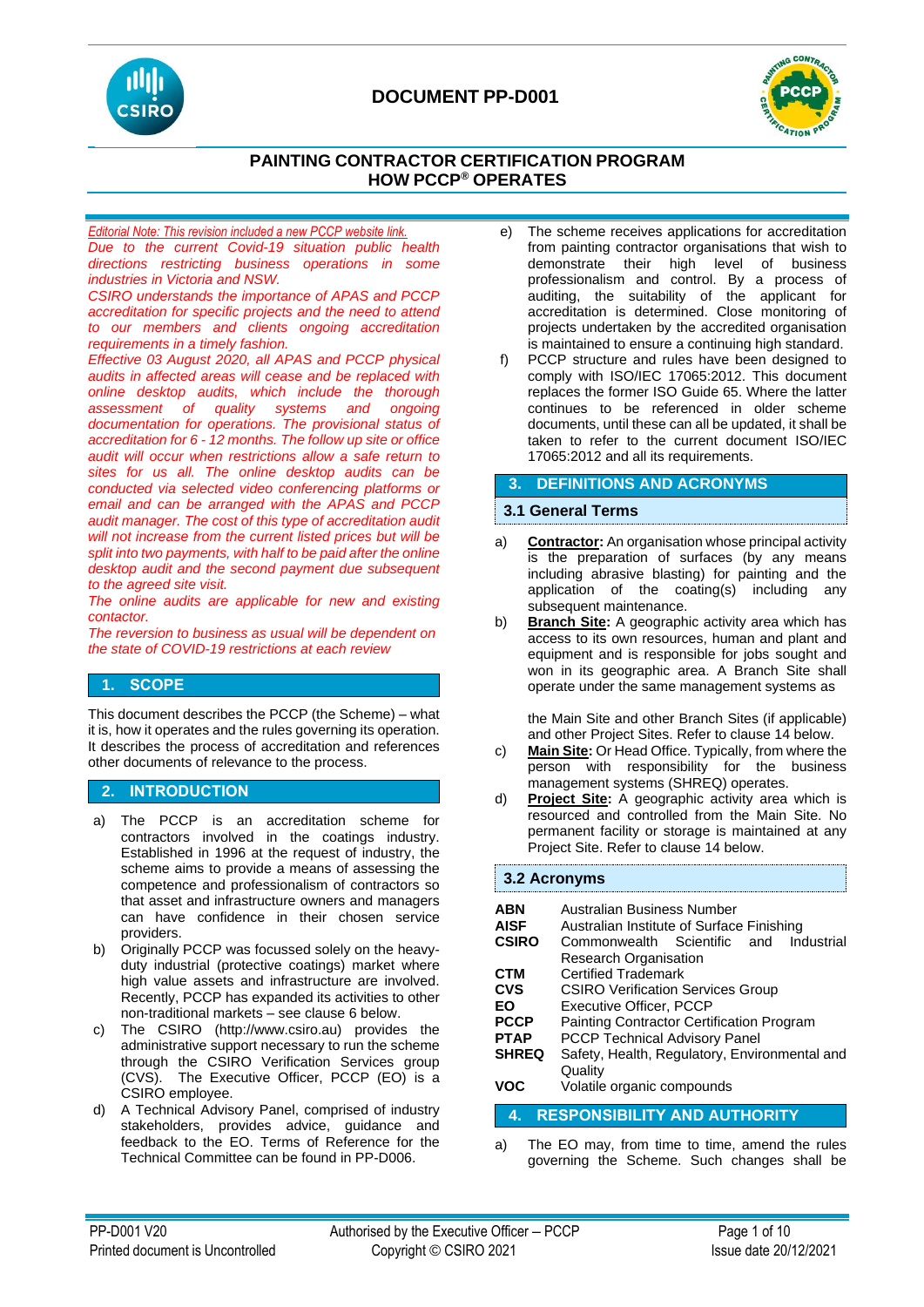



# **PAINTING CONTRACTOR CERTIFICATION PROGRAM HOW PCCP® OPERATES**

subject to the normal four (4) week period for Public Comment.

- b) The EO shall consider, but is not bound to accept, all comments made during the period of Public Comment.
- c) The EO is responsible for the implementation of the rules governing the Scheme and for their content.

## **5. REFERENCED DOCUMENTS**

- a) This procedure refers to the following documents:
	- i. PP-D003 PCCP Schedule of Fees
	- ii. PP-D004 PCCP Complaint Handling
	- iii. PP-D006 Terms of Reference of the PCCP Technical Advisory Panel
	- iv. PP-D007 PCCP Categories and Classes
	- v. PP-D008 PCCP Business Management System Criteria
	- vi. PP-D013 PCCP Accreditation Requirements - Classes 1 to 4
	- vii. PP-D014 PCCP Management of Hazardous Coatings – Industrial Situations
	- viii. PP-D033 PCCP Accreditation Requirements – Classes 20 to 29
	- ix. PP-D035 PCCP Accreditation Requirements – Class 30
	- x. PP-F001 PCCP Initial Application for PCCP Accreditation
	- xi. PP-F002 PCCP Initial Pre-Audit Questionnaire – Classes 1 to 4
	- xii. PP-F003 PCCP Initial Application Form Protective Coatings – Classes 5 to 6
	- xiii. ISO/IEC 17065:2012 Conformity assessment – Requirements for bodies certifying products, processes and services
- b) Together with this document, the documents listed in the preceding paragraph comprise the "Scheme rules".
- c) All PCCP documents and forms are available for downloading from the Documents section of the PCCP web site at: [Painting Contractor Certification Program \(csiro.au\)](https://vs.csiro.au/pccp/)
- d) ISO documents (e.g. AS 3715, AS 4361.1 and AS 4506) may be purchased through the Reference Standards Australia website: <https://www.standards.org.au/>

## **6. PCCP ACTIVITY AREAS**

- PCCP is active in four (4) main categories:
	- A. **Protective Coatings**: Typically for application of liquid organic or thermal metal coatings to steel or concrete for their long-term protection e.g. bridges, tanks and infrastructure
- B. **Pavement Marking**: Typically for application of liquid organic coatings, pre-formed solid coatings to roads and freeways, general pavements and car parks also includes removal of markings.
- C. **Architectural Coatings:** Typically for application of liquid organic coatings to commercial buildings; also includes management of hazardous coatings in those buildings.
- D. **High Voltage Tower Refurbishment**: Typically for the application of liquid protective coatings to galvanised steel and concrete substrates; also includes management of hazardous coatings in those towers.
- b) Accreditation requirements of each category are described in more detail in PCCP Documents:
	- i. Categories A: documents PP**-**D013 and D014
	- ii. Category B: document PP-D031
	- iii. Category C: document PP-D011
	- iv. Category D: document PP-D035

## **7. PARTICIPATION CRITERIA**

- a) PCCP accredits contractors as complying with PCCP and industry requirements for good surface preparation and coating application practices and processes. This identifies them as having:
	- i. The business control systems to consistently undertake projects to a defined standard. This shall include management systems for quality, workplace health and safety and environmental aspects, and
	- ii. The technical competence to routinely and consistently achieve the same project quality standard, and
	- iii. A system of technical control that safeguards ongoing service quality. This shall include controls over plant and equipment and inspection and test equipment, and
	- iv. A business process that is consistent with best industry practice.
	- v. Processes and procedures to ensure their systems are continuously improved.
- b) Further details of compliance requirements for these criteria are provided in documents D011, D013, D033 and D035.

## **8. PCCP STRUCTURE**

- a) PCCP is comprised of three (3) types of organisations:
	- i. **Members:** Organisations which make use of the services PCCP and its Secretariat provides. These services enable the Member to call up PCCP accredited contractors in tender documents and painting specifications or other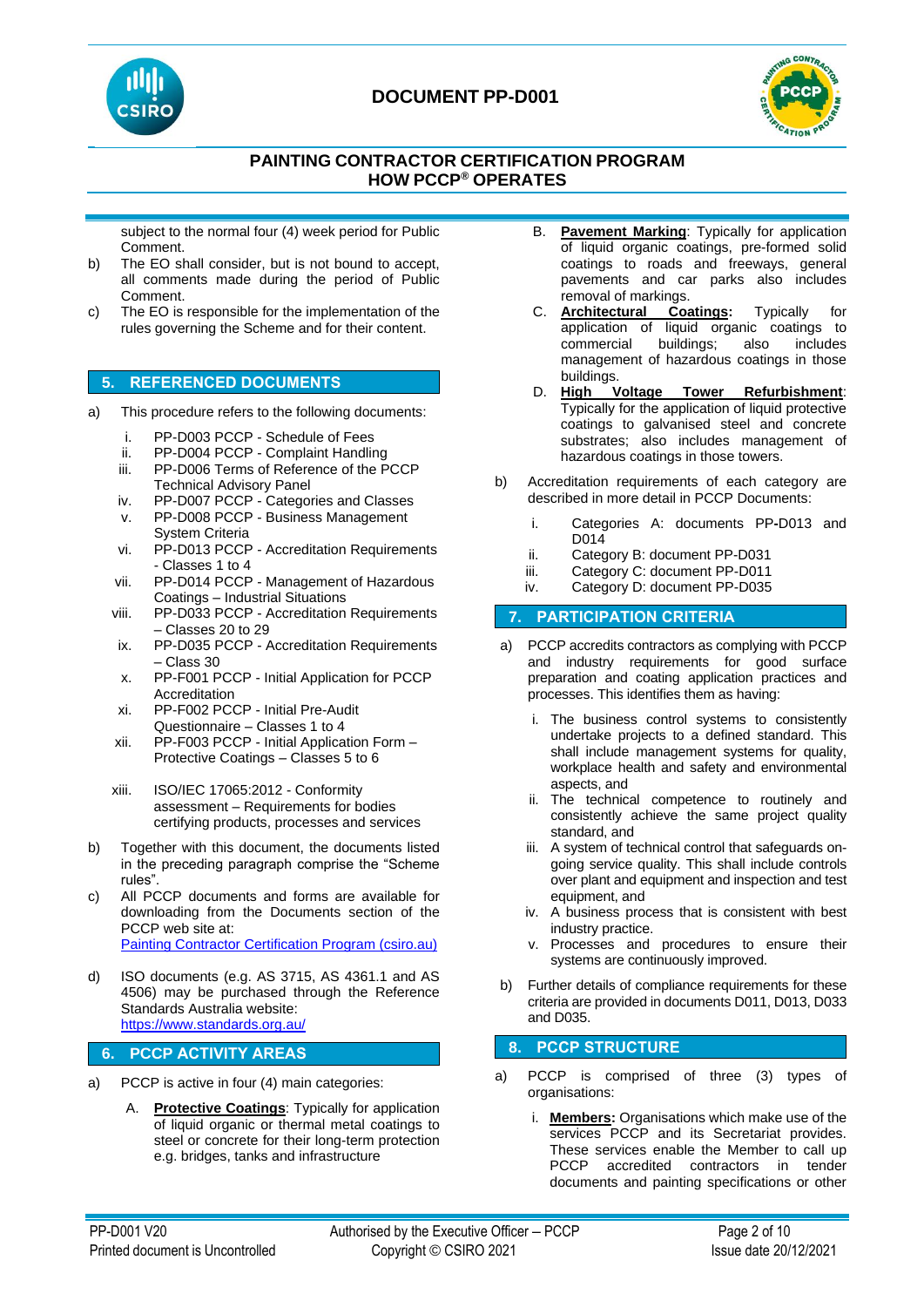



# **PAINTING CONTRACTOR CERTIFICATION PROGRAM HOW PCCP® OPERATES**

internal documentation. Members pay an annual subscription fee to ensure adequate funding for CSIRO to maintain the scheme. Only financial Members may make use of, or reference to, the scheme.

- ii. **Contractors:** Refer to clause 3.1.
- iii. **Secretariat:** The organisation that provides administrative support and other resources necessary to keep the scheme functioning. The Secretariat is vested in CSIRO.
- b) PCCP is administered by two (2) types of bodies;
	- i. **The Secretariat:** Comprised of the Executive Officer (EO) and CVS officers. The Secretariat provides administrative and management services that make the Scheme function according to set rules.
	- ii. **The PCCP Technical Advisory Panel (PTAP):** Comprised of Members of the Scheme. The PTAP has no decision-making powers. It provides technical advice to the EO. The Terms of Reference of the Technical Advisory Committee are defined in PCCP Document PP-D006.

## **9. ACCREDITATION PROCESS**

#### **9.1 Application**

- a) A contractor considering application for accreditation shall study and become familiar with this document and the other referenced below.
- b) Special consideration needs to be given to Categories and Classes (D007) and the respective Requirements for Accreditation (D011, D013 and D033).
- c) Once the contractor believes they comply with the necessary requirements for accreditation, an application may be lodged with PCCP.
- d) Applicants can be either local (Australian) or overseas based organisations. Local organisations must have a current ABN or ACN and not be a Trust.
- e) Individual persons cannot achieve PCCP accreditation.
- f) All applications shall be submitted on the appropriate form (F001).
- g) The application form F001 shall be forwarded to the EO via ordinary mail:

Executive Officer, PCCP Ms E. Stepanova **CSIRO** Private Bag 10 Clayton South Victoria 3169

- Or by email: elenora.stepanova@csiro.au
- h) The EO or their delegate shall review the application to ensure all necessary data has been provided and the Applicant is qualified to make the application according to PCCP Rules.
- i) Where gaps or errors exist, these shall be resolved with the Applicant prior to the application proceeding.
- j) Class 5 and/or Class 6 applications have as a mandatory pre-requisite, accreditation against Class 3 hence the initial application for these Classes shall be to Class 3.
- k) In some cases, where the Class 5 Applicant has engaged the services of one of the PCCP accredited organisations (refer PCCP Document PP-D012) to prepare a lead compliance plan (that complies to the requirements of AS 4361.1), the Lead Auditor may, following consultation with the EO, opt to review the Lead Compliance Plan as a remote desk-top audit. This process minimises the expense to the Applicant. This is only available for Provisional Accreditation and only if the plan has been prepared by one of the expert organisations above. (Refer also clause 9 of D013).

**Note 1***: In normal circumstances, combining two audits may result in an extra day or part thereof being required to complete the assessment. The additional audit time shall be chargeable in accordance with the rate published in PP-D003.*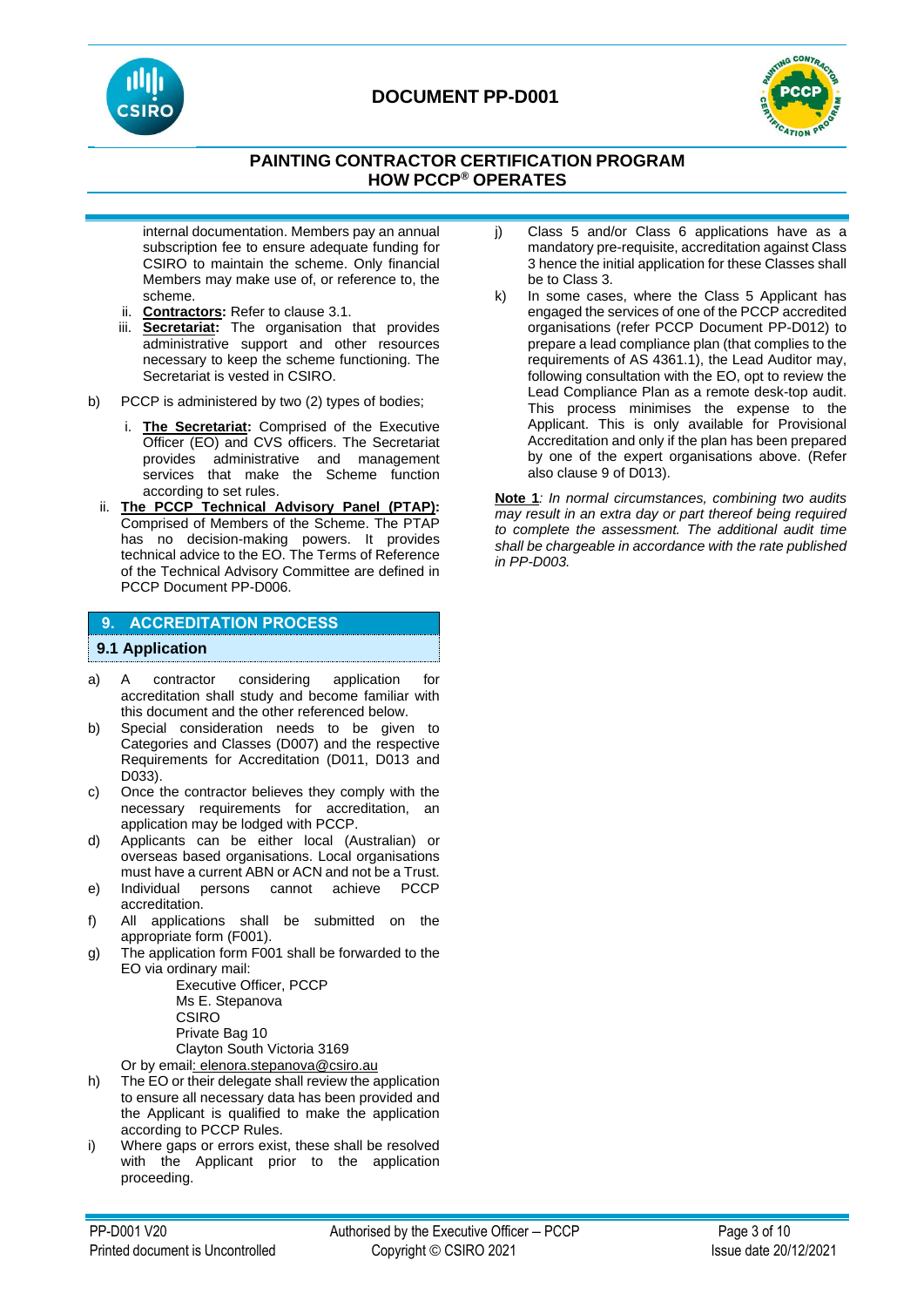



# **PAINTING CONTRACTOR CERTIFICATION PROGRAM HOW PCCP® OPERATES**

### **9.2 Service Agreement**

a) PCCP will acknowledge receipt of the application and forward a Verification Service Agreement (VSA) for signing and return.

**Note 2***: Where the Applicant is a Trust or other financial structure that is NOT a Public Company, CSIRO will need to enter into a Service Agreement with one of the Directors of the company personally.*

- b) The purpose of the VSA is to clearly document:
	- i. The services CSIRO offers and the price of those services.
	- ii. A Certified Trademark Agreement governing how the PCCP logo and trademark(s) may be used. Once the signed Agreement is returned, CSIRO will issue a tax invoice for the Application Fee.
- c) For accreditation of more than one Branch of the Applicant organisation refer clause 14 below.

**Note 3:** *Because time estimate required to achieve accreditation vary widely from Applicant to Applicant, it will be discussed with the Applicant at the time of application.*

### **9.3 Pre-Audit Activities**

- a) PCCP will acknowledge receipt of the signed VSA and forward a pre-audit questionnaire to obtain basic information regarding the state of adherence to compliance requirements. The purpose of the questionnaire is to determine how ready the Applicant is for a PCCP Accreditation Audit. An Applicant who is not ready will be wasting their money and everyone's time by submitting to an audit at this stage.
- b) PCCP will review the completed questionnaire and advise the Applicant of any obvious shortcomings which may impede an immediate audit.
- c) Once all documents are in place, the Applicant is likely to be ready for an IAV. A Lead Auditor will be assigned, and the Lead Auditor and the Applicant will agree on a date for IAV.
- d) The EO will discuss with the Applicant any Technical Assessors that may be required for the audit. Only Technical Assessors agreed to by the Applicant will be used. The role of the Technical Assessor will be to bring to the audit specialist technical expertise to assess the accreditation application if such expertise is not possessed by the Lead Auditor.
- e) For applicants with a turnover of <\$2M pa, the EO shall raise an invoice for the application fee and 50% of the expected audit charges.
- f) Criteria for acceptability of delegate Lead Auditors and Technical Assessors are documented in PP-D005.

## **9.4 Initial Assessment Visit (IAV)**

a) The IAV shall only be scheduled once the application fee and any other applicable fees have been paid.

**Note 4***: In certain circumstances e.g. at the request of the Applicant or if there has been a history of slow payment or other issues, CSIRO may choose to request whole or part payment of the audit fee prior to undertaking the audit.*

- b) The audit team will use a standard checklist and rating procedure established by PCCP for each class of accreditation.
- c) The assessment team will visit and rate the Applicant for compliance to the appropriate PCCP accreditation requirements document nominated in section 6 b) above.
- d) Typically, the audit will take between one and one and a half (1 and 1  $\frac{1}{2}$ ) days depending on the number of issues detected.
- e) The IAV Team will pay particular attention during the visit to the "culture" of the organisation – the professionalism, good corporate citizenship and general attitude of employees towards technical and QA issues.
- At the completion of the IAV, the Assessment Team shall present a final report detailing all aspects requiring attention (Non-Conformances) as detected during the audit. These are graded as Aspects Requiring Attention (ARA) or Observations. Depending on time constraints, this report may be prepared and presented after the Assessment Team has departed. In such case, the report shall be sent to the Applicant no more than two (2) weeks after completion of the audit.
- g) The rectification of all Non-Conformances is a necessary precondition of accreditation.
- h) The audit report will recommend either Accreditation or not, on the condition that all issues will be satisfactorily addressed within the requisite four (4) week time frame and prior to any certification of accreditation.
- i) Where, for reasons beyond the auditor's control e.g. timing reasons, the exit meeting cannot be held immediately after the audit, the auditor will summarise the Non-Conformances and depart, preparing the audit report at a later date and submit it electronically to the Applicant no more than ten (10) working days after the audit. The Contractor representative shall sign the bottom of the report as acceptance of its contents and return a signed copy to the Lead Auditor.

*.***9.5 Post-Audit Activities**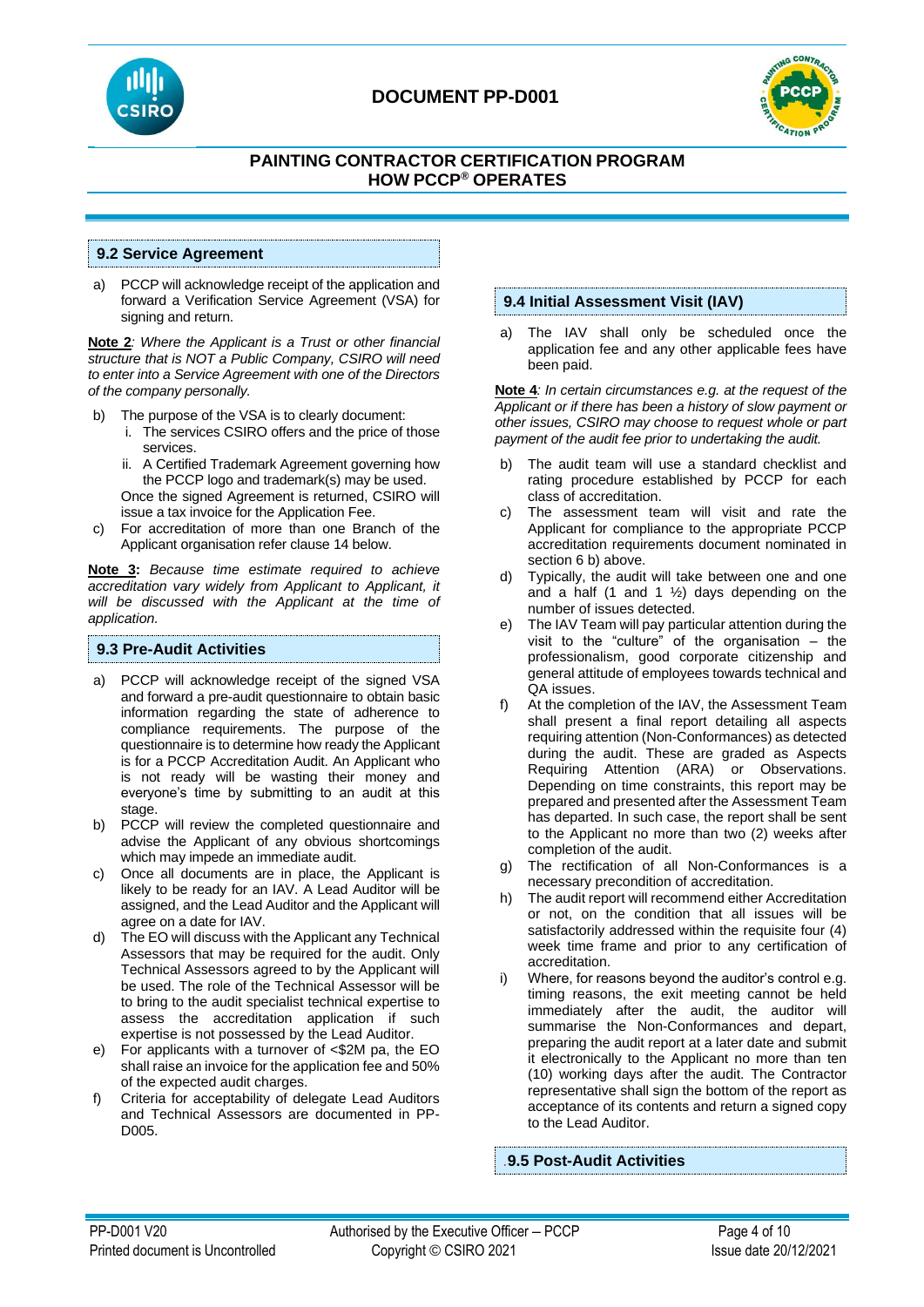



# **PAINTING CONTRACTOR CERTIFICATION PROGRAM HOW PCCP® OPERATES**

- a) Corrective Actions are made by the applicant as necessary, to the satisfaction of Lead Auditor. Evidence of such actions including evidence of the actual implementation shall be supplied. This may in some instances necessitate a further (chargeable) visit depending on the nature of the corrective actions needed. This shall be discussed and agreed with the Applicant prior to any such visit being scheduled.
- b) All evidence shall be supplied to the Lead Auditor within four (4) weeks of the date of despatch of the audit report.
- c) Where evidence of corrective actions is not supplied within the required time, extension(s) may be granted if approved by the EO. If the audit is not closed within four (4) months of the audit date, the EO shall advise the Applicant that unless progress is made within the next five (5) working days, the audit and application will be terminated. There shall be no refund of any monies paid to date and any current outstanding invoices shall be immediately due.
- d) ARAs (and Major Non-Conformances in the case of subsequent audits – see 10.3 e) below) require evidence of the corrective action taken to be provided to the Lead Auditor before Accreditation can be granted. Observations need to be considered, but there is no requirement to immediately report any action taken. However, at the next audit, any Observations not addressed may be upgraded to ARAs.

## **9.6 Accreditation Activities**

- a) Following a response(s) to all audit Aspects Requiring Attention to the satisfaction of the Lead Auditor, a recommendation for Recognition shall be made to the EO who will decide on whether Recognition is warranted.
- b) If approved, a Certificate of Accreditation PP-C001 shall be issued by the Lead Auditor provided that all outstanding invoices have been paid.
- c) The first Certificate of Accreditation shall have an expiry date twelve (12) months from the date of the IAV.
- d) Subsequent certificates, assuming there have been no significant issues or lapses detected, shall have an expiry date not more than twenty-four (24) months from the audit date.
- e) If a follow up audit can't be organised prior to the expiry date due to the unavailability of either a PCCP officer and/or Contractor, then on a case-by-case basis, a certificate extension may be issued for three (3) months.
- f) For the purposes of continuity of certification all certificates issued from 1st September 2020 will have seamless transition dates i.e., the new certificate being issued will be backdated to the expiry date on the previous certificate.
- g) For Class 5 and/or Class 6 application audit, the accreditation granted shall be Provisional where no Class 5 or Class 6 job has been audited by PCCP.
- h) Provisional Class 5 and/or Class 6 accreditation shall be issued for a period not exceeding one two (2)-year period as the period of validity for Responsible Persons is two (2) years. A fresh application can be made once Responsible Person re-training has been completed.
- i) For Class 30 application audit, the accreditation granted shall be Provisional where no Class 30 job has been audited by PCCP.
- j) The EO will update and publish the list of all Accredited Contractors (PCCP Document PP-D016), reflecting the new organisation.

## **10. POST-ACCREDITATION ACTIVITIES**

## **10.1 General Conditions**

- a) Following granting of accreditation, the Contractor shall:
	- i. Continue to comply with its Verification Services Agreement with CSIRO and the applicable Scheme rules including all the requirements of PCCP Documents PP-D001, PP-D004 and the documents listed in clause 6 b) above.
	- ii. Advise the EO if it ceases to comply with its Verification Services Agreement with CSIRO including all the Scheme rules, of any material changes to the Contractor's business, its activities or ownership, product and process changes relevant to the accreditation.
- b) It is the responsibility of the Contractor to advise PCCP about any of the changes above. Failure to do so may result in the implementation of clause 13 below.

## **10.2 Continuous Improvement**

In accepting Recognition, the contractor agrees to implement and maintain a system of continuous improvement to all elements related to the preparation of surfaces, application of coatings and customer satisfaction.

### **10.3 Surveillance Visits**

- a) As near as practicable prior to the certificate expiry date, the EO will contact the Contractor advising of the need for an audit if PCCP accreditation is to be retained. The EO will suggest a date that fits with other audits in the geographic area.
- b) Where PCCP officers are unable to schedule more than one (1) audit in a geographic area, provided the Contractor agrees, the costs of carrying out a single audit will be borne by the Contractor being audited.
- c) Once the company has responded, the EO will schedule the re-assessment audit in accordance with clause 9.3 above.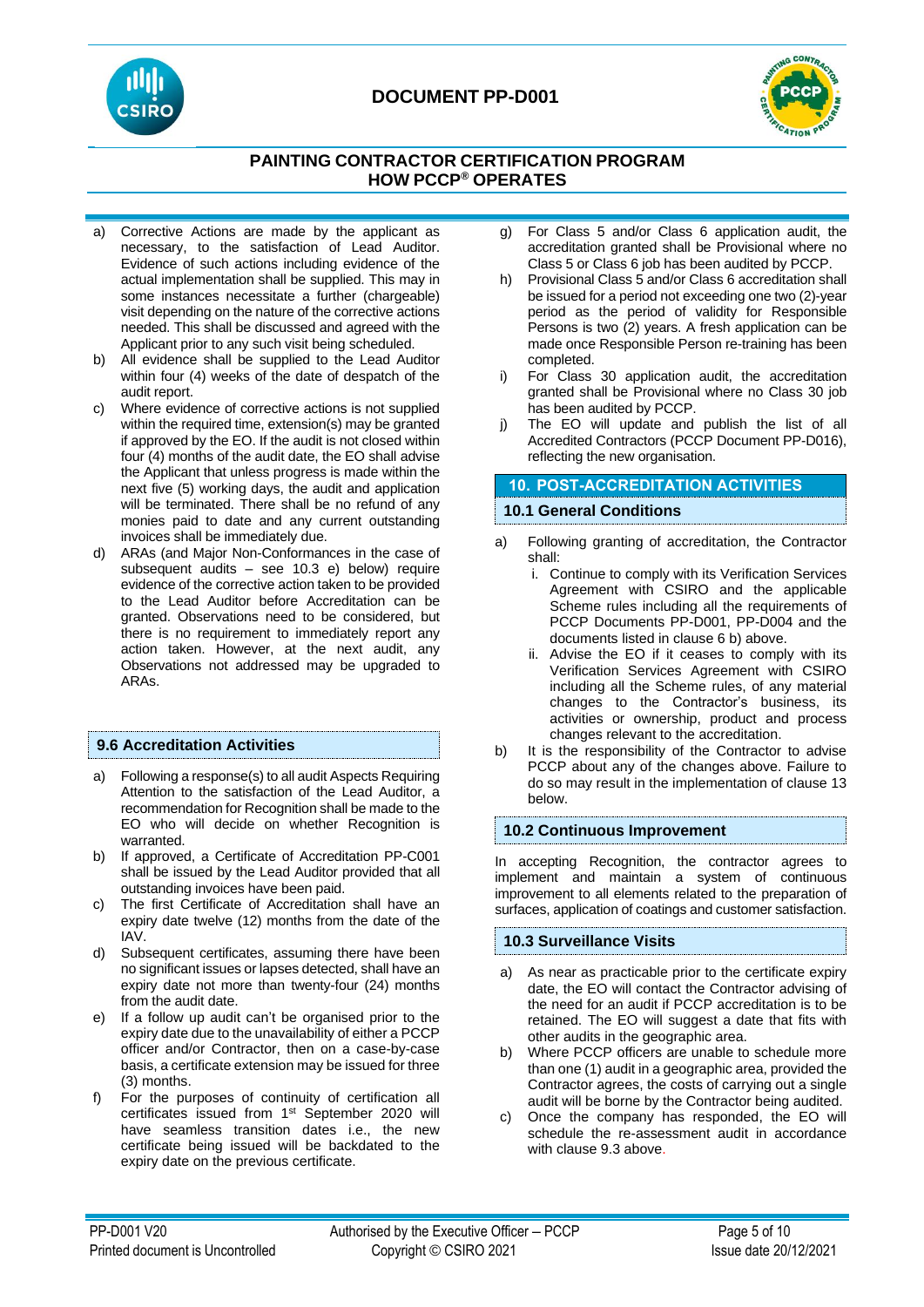



# **PAINTING CONTRACTOR CERTIFICATION PROGRAM HOW PCCP® OPERATES**

- d) At that audit, the effective implementation of corrective actions and their incorporation into the corporate culture will be reviewed.
- e) ARAs from the previous audit found to not have been adequately corrected or implemented into the management system, shall be upgraded to a Major Non-Conformance.
- f) The rectification of all Major Non-Conformances is a necessary condition of re-accreditation and may require a Mini audit (chargeable – refer D003) in order to verify satisfactory implementation.
- g) Provided that the Contractor receives a satisfactory report on the first Surveillance audit, audit frequency will move to a two (2)-year cycle.
- h) An unsatisfactory first Surveillance audit report shall result in either the audit cycle remaining at twelve (12)-month intervals or the initiation of Suspension activities in accordance with clause 10 below.
- i) Any subsequent unsatisfactory Surveillance audit report shall result in the Suspension of the accreditation in accordance with clause 10 below.
- j) Where there are changes to the *nature* of the activities undertaken by the Contractor, or to the nature of the business ownership, refer clause 9.3 below.

# **11. MANAGEMENT OF SYSTEM CHANGES**

## **11.1 Changes to Scope of Accreditation**

- a) For changes initiated by the **Contractor**:
	- i. Contactor initiated changes may be one of the following two types:
		- A. Changes within the normal rules or operation of PCCP e.g. addition or deletion of accreditation classes (see ii) below), or
		- B. Changes outside normal PCCP operation and rules e.g. changes to business ownership, direction, capability or operation.
		- ii. For Type A changes, Contractors with existing accreditation shall contact the PCCP EO if they wish to change or extend their terms of accreditation to other Classes e.g. to add Class 5 to Class 3 or Class 2 to Class 3.
	- iii. Applications for accreditation extensions shall be processed in accordance with clause 9 above.
	- iv. For Type B changes above, the Contractor shall advise the EO as soon as possible about the change, its nature, and any actual or potential impact on its ability to continue to comply with its verification services agreement with CSIRO and the applicable Scheme rules. The EO shall assess the nature of the change and decide on an appropriate course of action. This may include removal of accreditation, supplementary audit (mini audit or full audit) or no action at all.
	- v. Transfer of PCCP accreditation to another entity, even in circumstances where the Contractor's

assets, personnel and systems are assigned to a new entity, shall not be allowed except where this is permitted in accordance with clause 12 below. Where accreditation transfer is not permitted, the new entity is required to apply for accreditation de novo in accordance with clause 9 above.

- b) For changes initiated by **PCCP**:
	- i. Where changes have been made to the requirements for accreditation to a specific Class, the EO shall assess the likely impact of the changes on the accreditation of existing accredited Contractors.
	- ii. Where the changes are judged by the EO to be of a significant nature (refer Note 5 below), affected Contractors shall be advised of the new requirements and be given until their next scheduled audit to comply with the new requirements.
	- iii. Where the changes are judged by the EO to not be of a significant nature, there shall be no impact on the Contractor's accreditation.

**Note 5:** *Significant changes are those that fundamentally change the ability of the Contractor to comply with the new requirements e.g. additional specialist equipment is required, or additional externally trained personnel will be required.*

# **12. ACCREDITATION TRANSFER**

- a) Accreditations are not transferrable except as set out below.
- b) An accreditation transfer from one Contractor to another may be agreed to by the EO, at the EO's discretion, provided that:
	- i. The originally accredited Contractor (Outgoing Contractor) has sold or transferred its business as a going concern to another Contractor complying with 9.1 b) above (Incoming Contractor), and
	- ii. The Outgoing Contractor and Incoming Contractor confirm to the EO that under the above-mentioned sale or transfer arrangements, the management systems (SHEQ) and all key personnel are transferred to the Incoming Contractor. The Incoming Contractor confirm the SHEQ and all key personnel have become part of the Incoming Contractor's business and it has access to all mandatory equipment as defined in the PCCP Document listing requirements for accreditation for the applicable class of accreditation, and
	- iii. The Incoming Contractor supplies the transfer letter/application and an updated F020 Contact details form, and
	- iv. The Outgoing Contractor and Incoming Contractor are willing to enter into a Deed of Novation of the verification services agreement with CSIRO from the Outgoing Contractor to the Incoming Contractor, and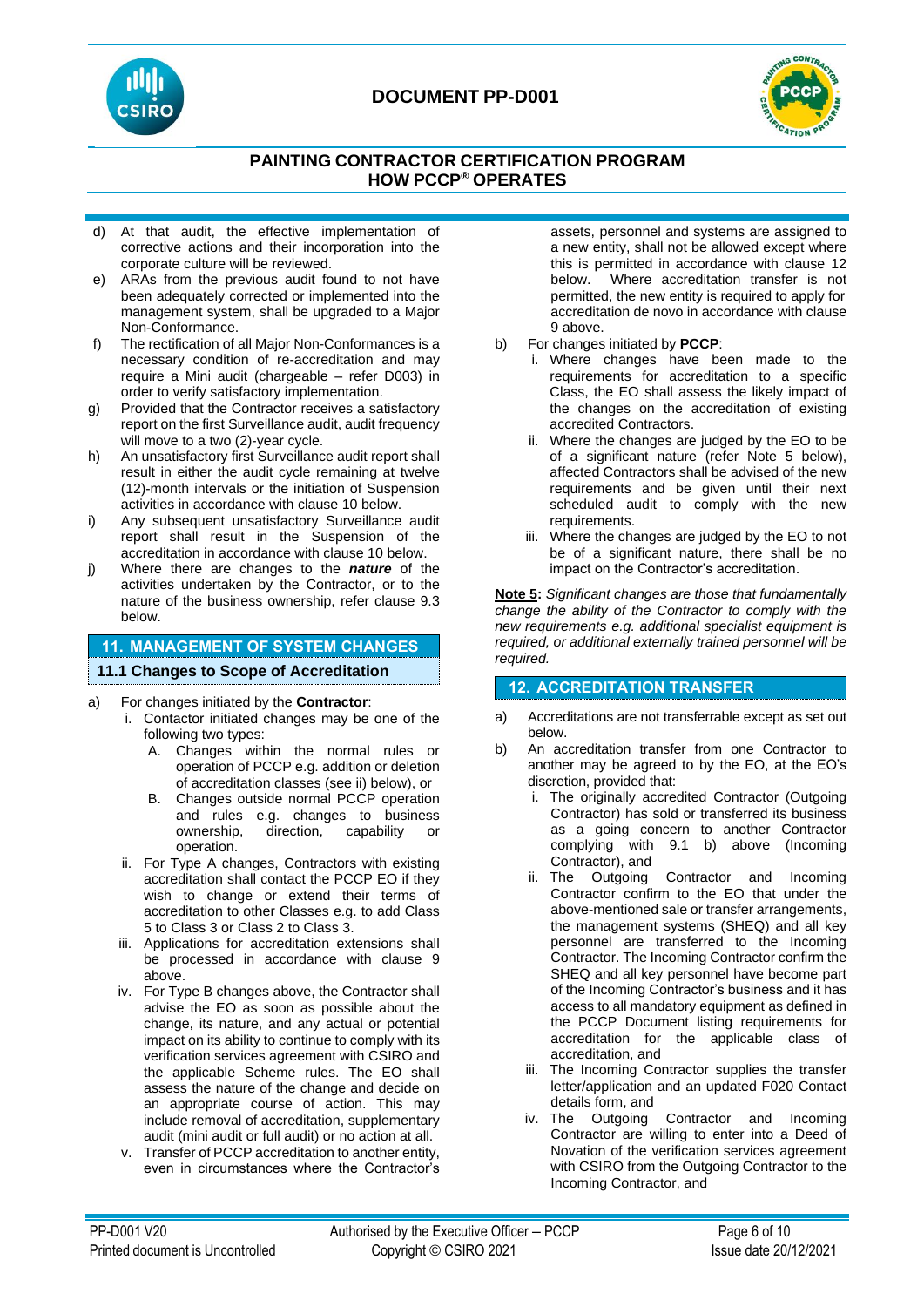



# **PAINTING CONTRACTOR CERTIFICATION PROGRAM HOW PCCP® OPERATES**

- v. The Outgoing Contractor and Incoming Contractor provide the EO with such information and documents relating to the sale or transfer of the accredited business as the EO requests, and
- vi. The Incoming Contractor submits within three (3) calendar months to a full PCCP audit to confirm ongoing compliance to requirements.
- c) In order to provide PCCP stakeholders with the necessary confidence that the Incoming Contractor is suitable for accreditation, the new accreditation certificate will not be issued until the audit process defined in clause 9 above has been completed and all fees are paid.

## **13. ACCREDITATION WITHDRAWAL**

## **13.1 General Conditions**

- a) Accreditations can be suspended and/or cancelled by one of two (2) mechanisms;
	- i. Contractor initiated, by mutual agreement with PCCP, or
	- ii. PCCP initiated when one or more of the conditions in 13.1 c) below have been met.
- b) In the case of 13.1 a) i. above, the accredited Contractor can make a request for the termination of their accreditation for any reason valid to the Contractor e.g. changed business requirements or termination of the business.
- c) In the case of 13.1 a) ii. above, when one or more of the following PCCP criteria are satisfied then the EO may initiate the suspension and/or cancellation of accreditation from a Contractor:
	- i. Where the departure and non-replacement of key staff leads PCCP to conclude that insufficient skills, knowledge, experience and/or resources exist to maintain compliance with the business standards expected of accredited PCCP contractors as documented in documents PP-D001, PP-D008 and the documents listed in 6 b) above, or
	- ii. Where the Contractor or any of its directors or key officers or employees are charged with or convicted of fraudulent or other criminal activity, or
	- iii. Where the Contractor is subject to a creditor's petition, bankruptcy notice, or has a receiver or administrator appointed over part or all the Contractor's business, or
	- iv. Where the contractor has failed to comply with the business standards expected of accredited PCCP contractors as documented in documents PP-D001, PP-D008 and the documents listed in 6 b) above, or
	- v. Where the Contractor has ceased to comply with the Scheme requirements for accreditation and failed to implement corrective action(s) to address a non-conformance or continuous improvement

requirement identified by the auditor in an audit report within the required timeframe, or

- vi. Where the Contractor has been found to have misused the PCCP trademark in contravention of the Certified Trademark Agreement signed by the two parties, or
- vii. The Contractor breaches the Verification Services Agreement and fails to remedy that breach within thirty (30) days after receiving written notice from CSIRO requiring it to do so, or the Verification Services Agreement is terminated, or
- viii. Where there is no signed Service Agreement in place for a period of greater than four (4) weeks despite several unsuccessful attempts to obtain one from the Contractor.
- d) This is generally a two-stage process: Suspension followed by Cancellation.
- e) Cancellation is not a mandatory consequence of Suspension. The process by which accreditation may be suspended and/or cancelled is set out in document PP-D004 Complaint Handling.

## **13.2 Special Conditions**

- a) Accreditations can be **immediately suspended** from a Contractor, without prior notification, by PCCP under Special Conditions, as per 13.2 b) and c).
- b) The basis of the Special Conditions relates to the ongoing history of the Contractor regarding Non-Compliance performance in any one or more of the following areas:
	- i. Audits
	- ii. Documentation
	- iii. Equipment
	- iv. Quality Issues
	- v. Legal Issues
	- vi. Client Complaints
- c) Special Conditions can include, but are not limited to, any number of the following and will be assessed on a case-by-case basis by the EO, where the Contractor has:
	- i. Failed to comply with the rectification of Non-Compliances from current and previous audits;
	- ii. Failed to comply with the document requirements of the PCCP;
	- iii. Failed to comply with quality standards that are expected of PCCP members and, as a consequence, one or more complaints, in writing, have been received from the Contractor's Client(s);
	- iv. Failed to handle Client quality issues and/or complaints to the satisfaction of the Client and/or PCCP.
- d) The Contractor will be notified immediately in writing (electronically) of the suspension of Accreditation pending a special reconvening of the PTAP within a two (2) week period post suspension to consider. The Contractor can supply supporting evidence as to why this suspension is not warranted to the EO in this period.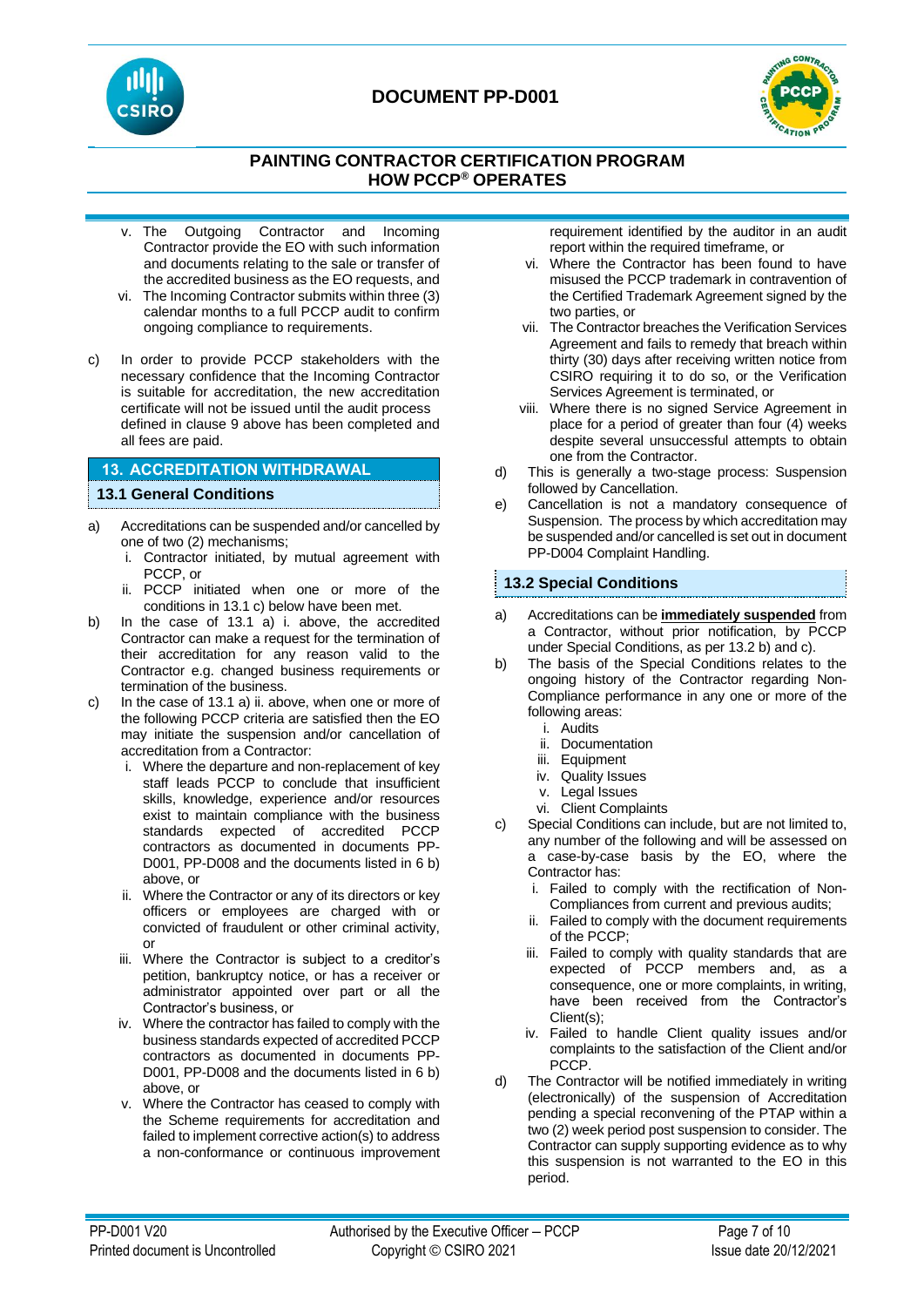



# **PAINTING CONTRACTOR CERTIFICATION PROGRAM HOW PCCP® OPERATES**

- e) Following on from the PTAP Meeting, the Contractor will be notified, in writing (electronically) as to the outcome.
- f) Should the outcome be in the favour of the Contractor, they will be immediately reinstated. Should the outcome not be in favour of the Contractor, they will be notified as to their ongoing suspension and for a minimum of six (6) months but no longer than eighteen (18) months

### **13.3 Withdrawal Process**

- a) Except as outlined in 13.2, where the EO believes that one or more of the criteria for suspension and/or withdrawal of accreditation set out in clause 13.1 c) has been satisfied, the EO shall issue a written Notice of Suspension to the Contractor.
- b) The Notice of Suspension will set out the basis upon which it has been issued and any corrective action which the Contractor is required to take in order to avoid cancellation of accreditation (which may require further audit action, the costs of which will be payable by the Contractor).
- c) The Contractor shall have ten (10) working days to show cause to the EO why the Notice of Suspension should be withdrawn.
- d) If, after ten (10) working days the Contractor has not responded or failed to address the non-conformances adequately, then the EO will notify the Contractor in writing that its accreditation has been suspended effective immediately. The EO shall refer the matter for consideration by the PCCP Technical Panel (PTAP).
- e) When referring the matter to the PTAP, the EO will include details of the non-conformance, breach and any other criteria which caused the Notice of Suspension to be issued. The EO shall attach to the submission the notices issued to the Contractor and all documentation received from the Contractor. In addition to the above The EO shall give the Contractor an opportunity to make a written submission for consideration by the PTAP. This submission shall not exceed 1,500 words. It must be submitted within seven (7) days from the Notification of Suspension to the Contactor. The submission to the PTAP shall be distributed by the most expedient means.
- f) Where the Contractor no longer has a valid Service Agreement in place, or where a court has found the Contractor guilty of criminal offence, the EO may decide to move directly to a Cancellation of Accreditation. In such cases, the Contractor shall be immediately notified in writing of the decision by the EO.
- g) At all times during this process, the confidentiality provisions of clause 6 c) of PP-D006 shall be maintained.
- h) The PTAP may request clarification or additional information, but within one (1) calendar month of receipt of the submission, the PTAP shall provide the

EO with a recommendation for action. This shall comprise either:

- i. Uphold the Notice of Suspension
- ii. Reject the Notice of Suspension
- i) The EO may lengthen the timing requirements depending on calendar situation e.g. Easter, Christmas but may not reduce those timeframes.
- j) All proceedings up to this stage shall be between the EO and PTAP only and shall be treated as Commercial-in-Confidence.

#### **13.4 Suspension/Withdrawal of Accreditation**

- a) If the Notice of Suspension is upheld, the EO shall notify the Contractor in writing that its accreditation has been withdrawn, such notice to include the decision taken and the effective date of withdrawal of accreditation. The effective date of any withdrawal shall not be greater than two (2) weeks after the date of the decision as advised.
- b) The contractor shall cease using the Certificate of Accreditation and Certificate of Compliance (referred to in clause 15 below).
- c) The withdrawal of accreditation shall be published in the PCCP eNewsletter, on the PCCP website and by general email broadcast to PCCP Members.
- d) Withdrawal shall be for a minimum of six (6) months but no longer than eighteen (18) months.
- e) Withdrawal shall simultaneously involve the retraction of all classes of accreditation.
- f) Refer to Document D004 Complaint Handling for further information.

#### **13.5 Reinstatement of Accreditation**

- a) Reinstatement shall only be considered at the conclusion of the minimum six (6) month period set out in clause 13.4 d).
- b) Reinstatement shall be considered as a new application for accreditation except as modified by clause 13.4 d) above. The re-application shall be initiated by the Contractor.
- c) The re-application shall be submitted to the EO in accordance with clause 9 above.
- d) The EO may decide to reject the re-application on one or more of the following grounds:
	- i. Absence of any evidence of real change to correct the issue originally leading to withdrawal of accreditation, or
	- ii. Continuing reports of failure to comply with PCCP rules and/or standards.
- e) The EO may request from Member(s) a (Commercialin-Confidence) report on the suitability of the Applicant as a good PCCP corporate citizen and take this into account when making a decision regarding the re-application. If there are negative comments, the EO shall make their own independent enquiries prior to deciding on suitability.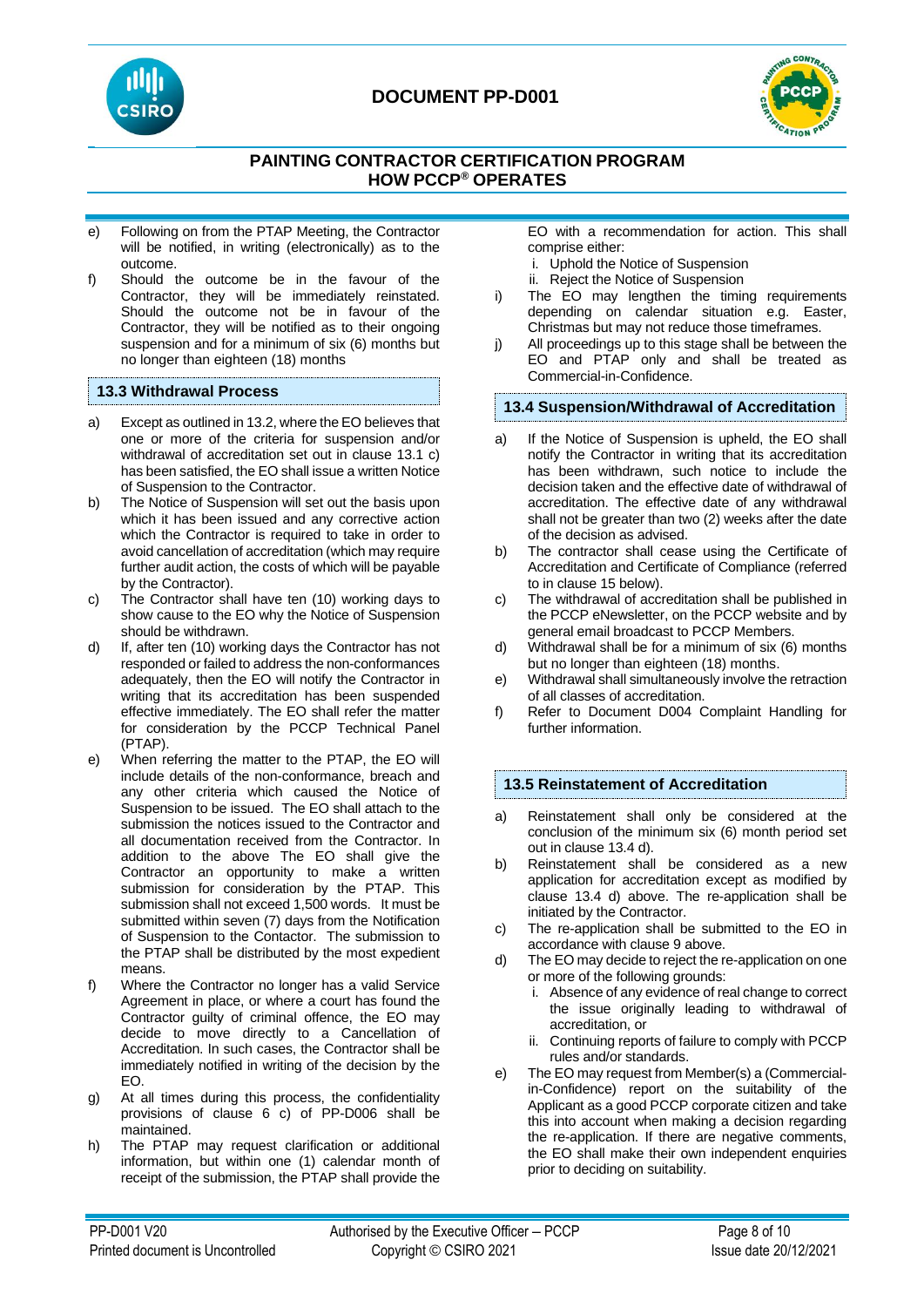



# **PAINTING CONTRACTOR CERTIFICATION PROGRAM HOW PCCP® OPERATES**

f) Where a decision is made to permit the re-application, it shall follow the process in clauses 9 above.

## **13.6 Outstanding Fees**

- a) Upon a contractor's accreditation status being changed to either Suspended or Withdrawn, the Contractor shall:
	- i. Not be entitled to any reimbursement of any fees, subscriptions or other charges that have already been paid and
	- ii. Shall remain liable to pay all outstanding invoices issued under the Verification Services Agreement.

### **14. RULES GOVERNING BRANCHES AND SITES**

#### **14.1 General Rules**

- a) At the time of the initial application, the Applicant will nominate its main Branch for accreditation. Typically, this will be the location where the majority of work associated with the proposed Accreditation takes place, either physical painting work or the assembly of resources required for work on a client site. At least initially, this is normally the Head Office.
- b) At the time of the initial application, the Applicant may also nominate one of more Branch Site(s) for simultaneous accreditation.
- c) Additional Branch Sites may be applied for at any time during the accreditation provided that the main Branch continues to be accredited and the Company has paid all outstanding CSIRO invoices.
- d) Additional Project Sites, as they are not permanent activity areas, are not required to be nominated.

## **14.2 Applicable Fees**

- a) At the time of the initial application, the Main Branch shall be invoiced the Application for Initial Accreditation fee on the PCCP Document PP-D003 Schedule of Fees, plus the fee for any Branch site(s) nominated for accreditation.
- b) At any time after the initial application, application may be made for adding new Branch Site(s).
- c) All applications shall be on the appropriate form on the PCCP website. Following receipt of the application, PCCP shall raise an invoice for the appropriate fee.
- d) Each accredited contractor shall pay an annual accreditation renewal fee for its Main Branch plus the annual fee for each Branch Site as indicated on PP-D003.

#### **14.3 Audit Arrangements**

- a) Where only a main Branch is listed by PCCP, audits shall take place approximately every two (2) years after successful completion of the initial and twelve (12)-month audits.
- b) Where Branch Site(s) are listed by PCCP, each Branch including Head Office shall also be audited at least every two (2) years.
- c) Accredited contractors with one or more Branch Sites shall have all their audits grouped as close together as practicable.
- d) There shall be only one Certificate of Accreditation issued for whole organisation, listing each Main and Branch site covered by the accreditation.
- e) The initial or renewed Certificate of Accreditation shall only be issued once all non-conformances from all audits (Main and Branch Sites) have been closed.
- f) As there is only one management system and one Certificate of Accreditation per organisation, should the Main or a Branch Site lose its accreditation for any reason in clause 13.1 c) above, all other Sites nominated on the Certificate shall also lose their accreditation.
- g) The audit fee for each Branch Site shall be at the reduced audit fee nominated in D003 as all are operating on the same business management system(s). Only the Main Site will require in-depth auditing of the management systems.

## **15. CERTIFICATE OF COMPLIANCE**

- a) At the conclusion of any job requiring application by a PCCP accredited Contractor, the Contractor shall issue to the asset owner and/or the principal contractor a Certificate of Compliance as evidence that all specification and PCCP requirements have been adhered to.
- b) For all jobs deemed significant by the Contractor and irrespective of whether PCCP accreditation was a requirement, it is recommended that a Certificate of Compliance also be issued.
- c) Generation of the certificate is via a hotlink sent by the EO to the Contractor upon request.

## **16. COMPLAINT AND APPEALS**

All complaints and appeals shall be handled in accordance with the process described in PP-D004.

#### **17. USE OF PCCP® TRADEMARK**

#### **17.1 General Conditions**

- a) The PCCP name and mark shown below are Certified Trademarks (CTM) of CSIRO and may only be used to state or imply accreditation in respect of the areas for which accreditation was granted.
- b) Rules for the use of the CTM form part of the Service Agreement signed by both parties (CSIRO and the Contractor).